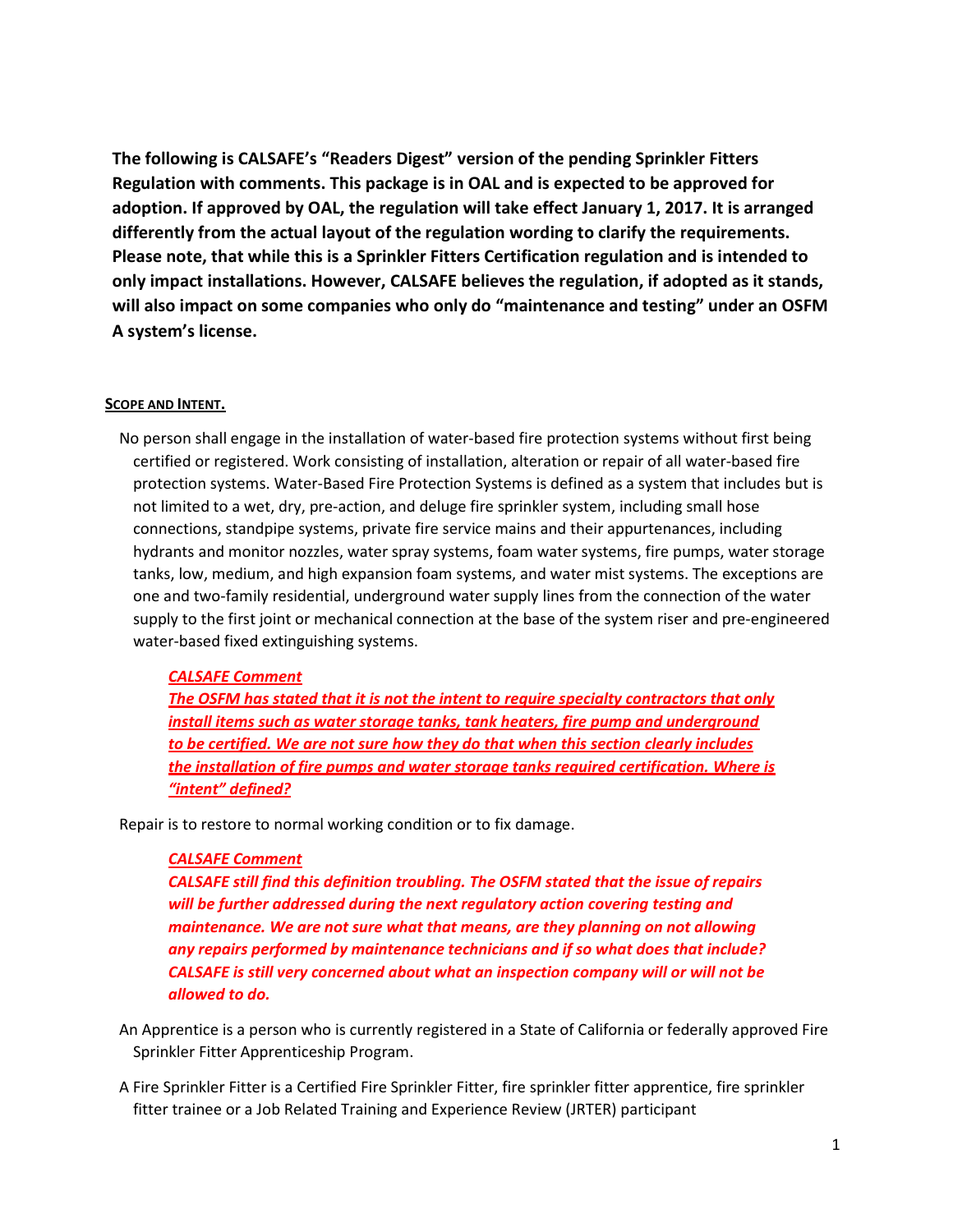#### REQUIREMENTS FOR CERTIFICATION AND REGISTRATION

- To be certified as a Fire Sprinkler Fitter an applicant shall meet the following requirements, be 16 years of age or older, provide one of the following; proof of completion of a State of California or federally approved apprenticeship program, or proof of a valid (C-16) License, or proof of JRTER certification, and pass a written examination.
- Commercial Certification allows individuals to perform the installation of water-based fire protection systems in any occupancy. The Commercial Certification minimum qualifications are 7000 hours in a state or federally approved apprentice program, five (5) years' of experience within the scope of the regulations and the minimum hours as outlined or proof of SFM JRTER certification which is also 7000 hours and five (5) years' of experience. Applicants who have been certified but allowed their certification to lapse, shall provide proof of prior certification, and shall take an examination.
- The Multi-Family Residential Certification is a certification allowing individuals to perform the installation of water-based fire protection systems in multi-family residential structures. The Multifamily Residential Certification minimum qualifications are 3500 hours in a state or federally approved apprentice program, two (2) years' of experience within the scope of the regulations, or proof of SFM JRTER certification which is 3500 hours and two (2) years' of experience within the scope of the regulations.
- Employment experience and hours shall be provided in a letter(s) on company letterhead, from the applicant's current and/or former employer(s) certifying, under penalty of perjury, the applicant's experience and hours.

# CALSAFE Comment

So if you have a fitter that has been with you less than 5 years and 7,000 hours, they will have to get verification from their former employer of the rest of their experience. This can be a problem if they did not leave on good terms or that company is out of business. There doesn't seem to be an alternative so they may be out of luck.

- The Related Training and Experience Review (JRTER) is a means of validation for the purpose of certifying work experience and training hours of an individual performing the installation of fire suppression systems.
- To be registered as an apprentice, an applicant shall meet the following requirements; be 16 years of age or older, provide proof of acceptance into a State of California approved apprenticeship program, provide proof of employment with a C-16 contractor and shall work under the direct supervision of a Certified Fire Sprinkler Fitter at all times.
- A person not registered in a California State or federally approved apprenticeship program, shall be registered with the Office of the State Fire Marshal as a Fire Sprinkler Fitter Trainee and may work within the scope of these regulations as a trainee for up to one (1) year from their date of hire and then they must be registered into a California State or federally approved apprenticeship program. If the trainee is not accepted into a California State or federally approved apprenticeship program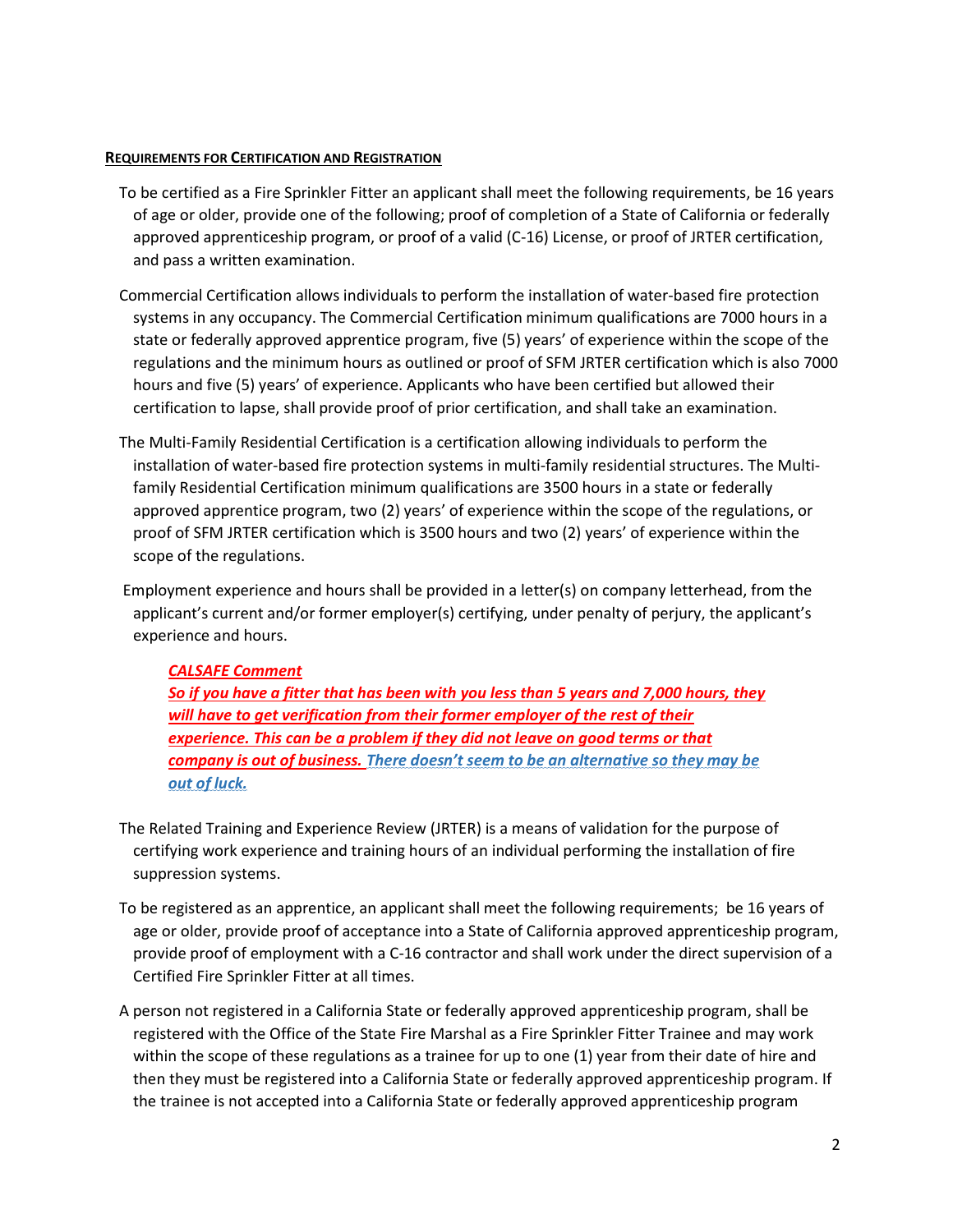within one (1) year of their date of hire the individual shall no longer be registered to work on water based systems. Individuals may perform work within the scope of the regulations for no more than ninety (90) days prior to submitting an application to the OSFM. To be registered as a trainee, an applicant shall be 16 years of age or older, provide proof of employment with a C-16 contractor and work under the direct supervision of a Certified Fire Sprinkler Fitter at all times.

#### CALSAFE Comment

This provision allows a new employee to be registered as a Trainee for a period of one year. While a trainee is not required to register in the first 90 days the trainee will have be registered to continue to work after that and upon reaching their one year anniversary the technician either has to be registered in an apprentice program or cannot continue as a Fire Sprinkler Fitter.

A Certification or Registration Card shall be carried with the individual.

- Certification or registration shall be valid from the date of issuance through June 30th. Thereafter, each certification shall be renewed annually and is valid from July 1st through June 30th. Application for the renewal of an Apprentice or Trainee Registration or a Certified individual, which has expired, shall be considered an original application and the applicant is required to comply with all requirements of an original application.
- Every three (3) years at the time of renewal, proof of the certified applicant's Continuing Education Units (CEU) shall be submitted and reviewed. The three (3) units has to be State Fire Marshal approved continuing education and must be completed within the three (3) year period verified by the Office of the State Fire Marshal. If it is determined the applicant has not satisfied the required minimum CEU, the application for renewal shall be rejected. If proof of compliance is not received at time of renewal on the third year of the three (3) year period, the Certified Fire Sprinkler Fitter shall be required to re-apply as a new applicant. The certified applicant shall complete additional continuing education to meet the required minimums before reapplying for certification and must then successfully pass a written examination.
- All CEU training courses shall be registered and listed with the OSFM and shall be located on the OSFM website.

### CALSAFE Comment

This is one that must be carefully monitored. If your fitter fails to keep up on the CEU's (and remember they have to be OSFM authorized training to qualify) you may have a twofold problem. They have to make up the CEUs and if not done before the expiration of that current license for the third year they will have to reapply which means they will have to also take a test. In the meantime, they cannot not work because they have an expired certification.

The properly licensed contractor performing installation of water-based fire protection systems shall ensure all fire sprinkler fitters under their employment are certified or registered. The licensed contractor shall notify the Office of the State Fire Marshal in writing within seventy-two (72) hours from the date of hire of an employee's status as a trainee, apprentice or certificate holder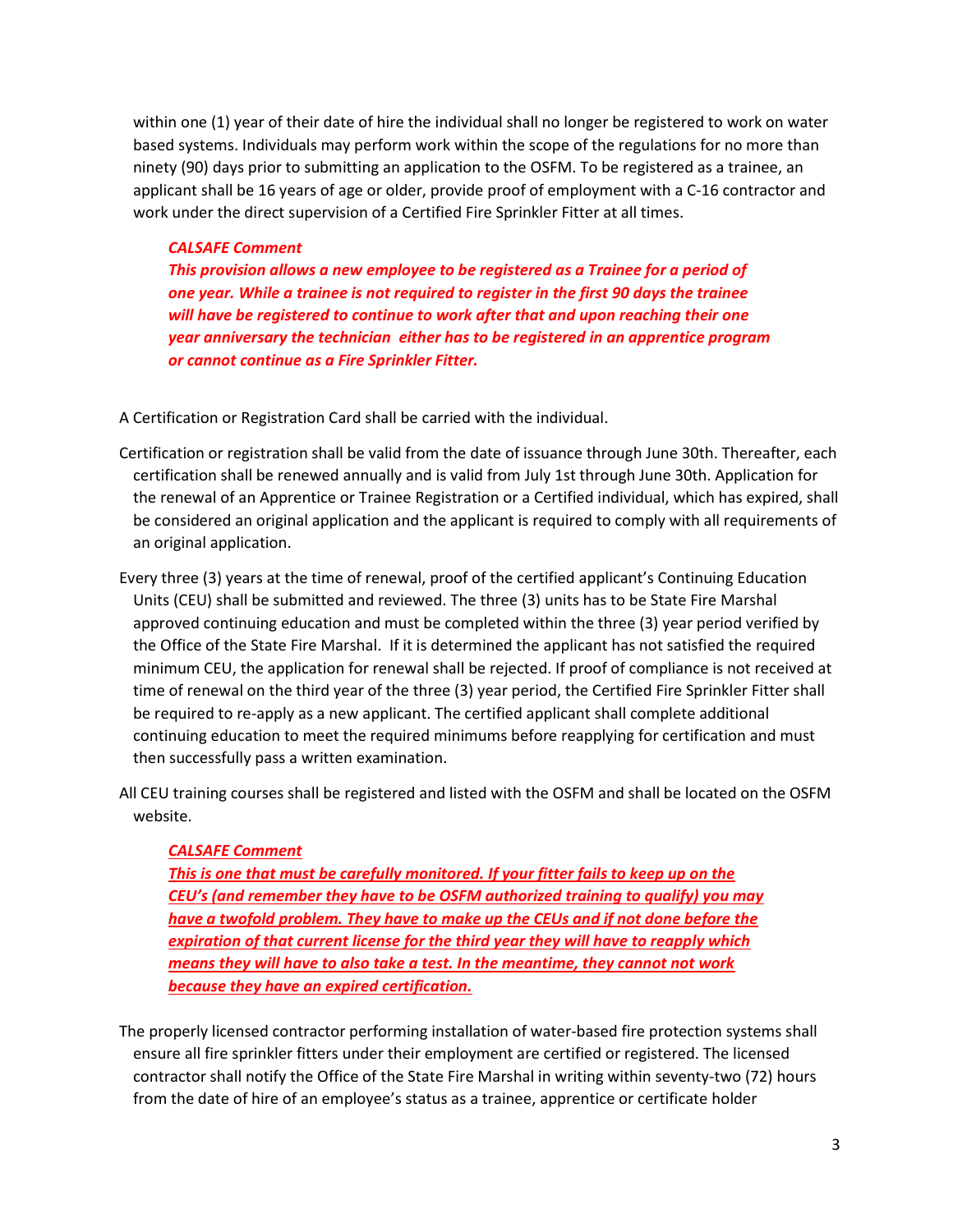# CALSAFE Comment Note this is not the normal 7 or 14 days in other regulations. It is 72 Hours!

A Certified Fire Sprinkler Fitter may supervise the number of apprentices permitted in their Apprenticeship Agreement and up to two (2) trainees. Those who are not in a California State or federally approved apprenticeship program may supervise three (3) JRTER participants.

#### ENFORCEMENT AND PENALTIES

- The SFM, SFM Designee or AHJ, is authorized to inspect project worksites where work on fire protection systems is being performed to ensure that persons performing the work possess valid certifications or registrations. Violations are subject to a Notice of Violation or Correction Order.
- If the SFM, SFM Designee or AHJ determines that the installation of water-based fire protection systems is being performed in violation of this Chapter and after providing reasonable notice in accordance with Section 928, he or she is authorized to issue a "Stop Work Order" as defined in Title 24, California Code of Regulations, Part 9.

### CALSAFE Comment

CALSAFE is concerned on how the Stop work order would be invoked by the AHJ. It could be a very costly process to not only the contractor but all involved with the job especially if it is not done for the authorized reasons or the proper procedures are not followed.

### ALTERNATIVE PATH FROM APPRENTICESHIP

The SFM JRTER is intended to meet or exceed the hours of the California State or federally approved apprenticeship programs. Applicants shall meet the minimum hours and subjects required to complete the SFM JRTER and qualify for certification

### For Commercial Certification as follows:

A total of 7,000 hours and 5 years is required.

- (1) 4000 hours of Installation of Overhead Piping in the following areas: Wet Pipe Systems; Pipe Cutting, Welding, Threading and Grooving, Fittings, Valves, Hangers, and Seismic Bracing and Restraints; sprinklers, Applications, and Operations; Copper Soldering and Brazing; or other areas as approved by the OSFM.
- (2) 350 hours of Installation System Controlling Valves, Controlling Devices, Alarms and Specialty Systems in the following areas: Dry Pipe Systems Pre-action Systems Combination Dry Pipe Preaction Systems Antifreeze Systems Deluge Systems Circulating Closed Loop Systems Multi- cycle Systems Water Mist Systems Foam Systems Backflow Prevention Fire Alarm Signaling Systems associated with Water-based Fire Protection Systems; or, Other areas approved by the OSFM.
- (3) 700 Hours of Installation of Fire Service Supply in the following areas: Fire Service Mains, Fire Pumps, Tanks, Environmentally Friendly Practices (water recovery/de-chlorination); or, other areas as approved by the OSFM.
- (4) 700 Hours of Applicable Standards, Plans, Drawings, & Green Practices in the following areas: Applicable Installation Standards, Trade Math, Isometric Drawing, Reading Sprinkler &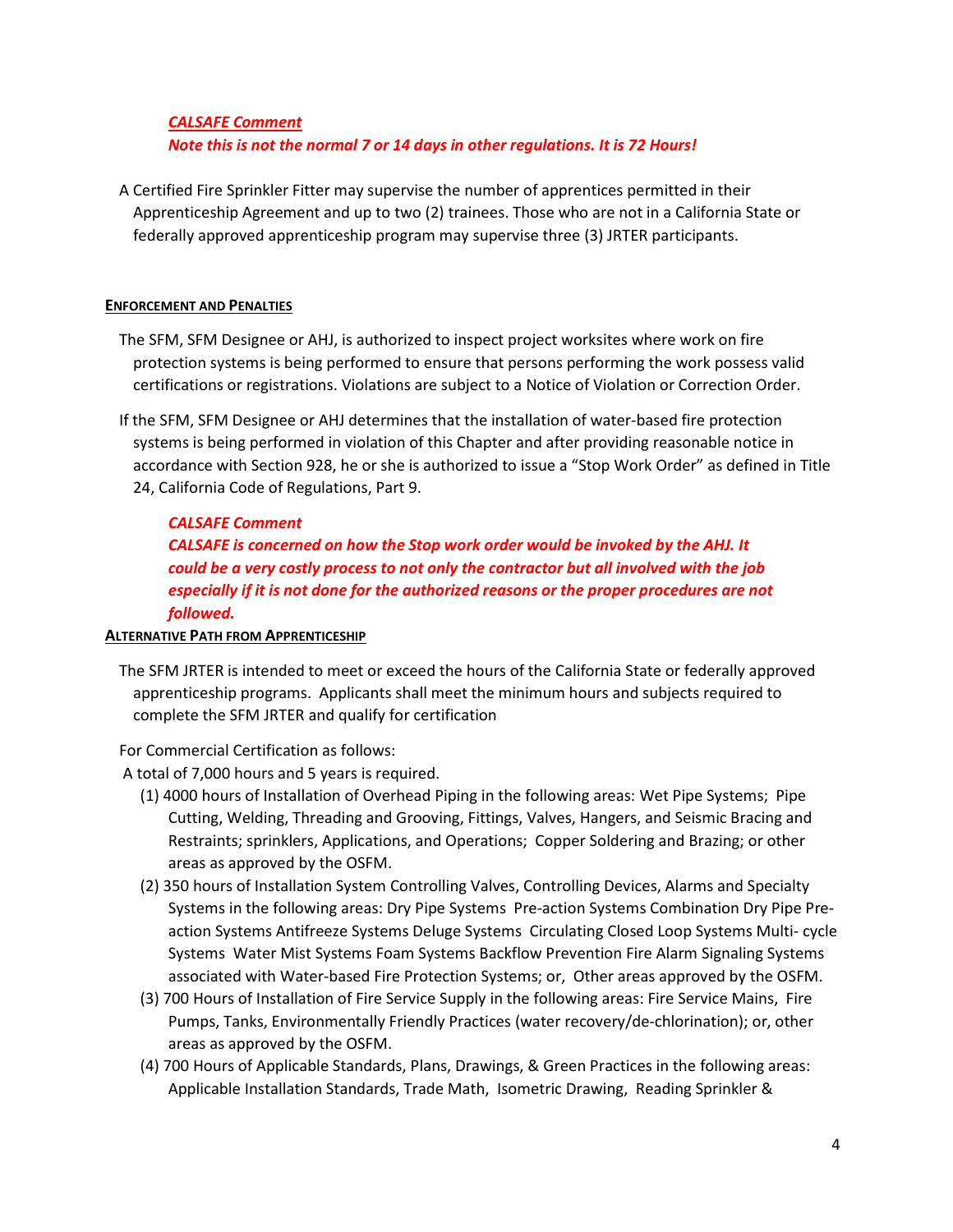Architectural Plans, Economics of the Sprinkler Industry (material efficiency - waste reduction), Green Practices, Water Control and Recycling, Material Efficiency and Recycling, Waste Reduction, Introduction to the Leadership in Energy and Environmental Design Program Operation and Maintenance Optimization; or, other areas as approved by the OSFM.

- (5) 700 Hours of Repair, Alteration, Inspection, Testing and Maintenance in the following areas: Inspection, Testing and Maintenance; Environmentally Friendly Practices; or, other areas as approved by the OSFM.
- (6) 250 Hours of Safety in the following areas: Trade Safety, 10 Hour OSHA and Motorized Lift Equipment Safety Training, CPR/First Aid, Knot Tying and Rigging, Tools of the Trade, Human Relations/Foremanship, Training in Excavation and Trenching; or, other areas as approved by the OSFM.

For Multi-Family Residential Certification as follows:

A total of 3,500 hours and 2 years is required.

- (1) 2,000 hours of Installation of Overhead Piping
- (2) 300 hours of Installation of System Controlling Valves, Controlling Devices, Alarms & Specialty Systems
- (3) 200 hours of Installation of Underground Piping/System Supply Piping per the California Plumbing Code
- (4) 100 hours of Installation of Fire Service Mains per the California Fire Code
- (5) 200 hours of Applicable Standards, Plans, Drawings & Green Practices
- (6) 300 hours of Repair, Alteration, Inspection, Testing & Maintenance
- (7) 200 hours of Safety

 The additional hours required to make up the minimum hours and years can be from any of the categories. Proof of the minimum hours in accordance with Section 945(c) shall be provided by the JRTER participant.

### CALSAFE Comment

The way that the JRTER language is written it is meant to be an on the job training path that someone can go through instead of an apprenticeship program. The reporting form allows for both classroom and on the job training to be reported.

### IMPLEMENTATION PERIOD AND HISTORICAL RECOGNITION.

(1) Historical Recognition:

Journeyman Fire Sprinkler Fitters, or those who possess an active (C-16) License who meet the requirements within one hundred eighty (180) days of the effective date of this Chapter, shall not be required to take an examination.

An application for certification shall be accompanied by the following documentation for the applicant to meet the minimum qualifications.

(i) Commercial: 7000 hours verified work experience, and five (5) years' working within the scope of the regulations.

(ii) Multi-family Residential: 3500 hours verified work experience and two (2) years' working within the scope of the regulations.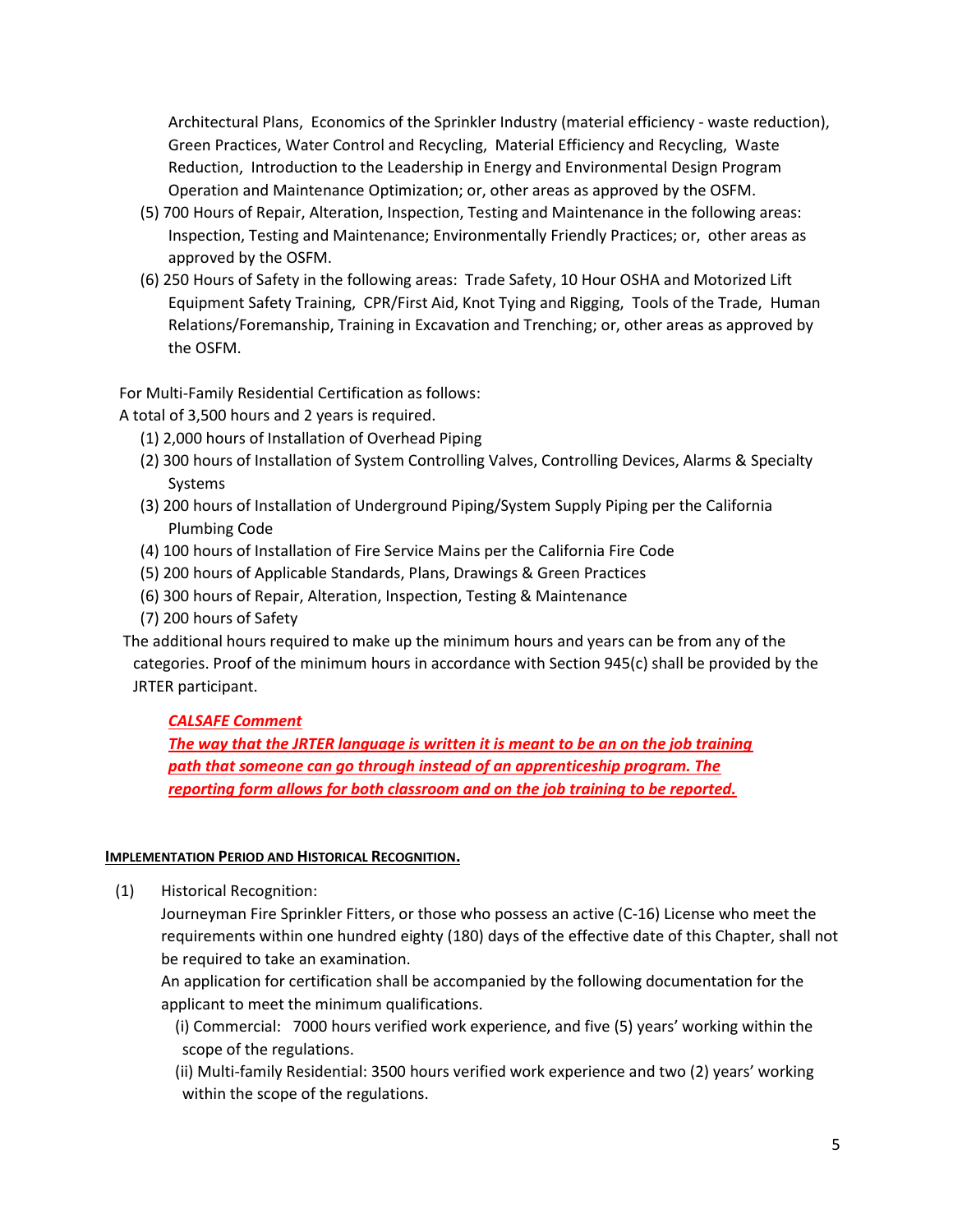The employment hours shall be verified by letter on company letterhead certifying the experience and hours from the fire sprinkler fitter's employer or an alternate method approved by the Office of the State Fire Marshal.

# CALSAFE Comment

There is an inconsistent issue with the way this part of the regulation is written. This is supposed to be a "grandfather" type provision. The verification of hours for the Multi-Family certification is to be in a letter on company letterhead but there is not similar language on the Commercial Certification. It is possible that the commercial experience may have to be verified using the JRTER path which will cost an additional \$500 and time to process that information. We must wait and see if they require that because on that form it requires the past 10 years of work history to be verified not just the last 5 years. PAY CLOSE ATTENTION TO THE FACT THAT YOU ONLY HAVE 180 DAYS FROM JANUARY 1 2017 TO TAKE ADVANTAGE OF THIS "GRANDFATHERING" PROVISION. AFTER THAT IT WILL INVOLVE BEING A GRADUATE OF AN APPRENTICSHIP PROGRAM OR ENROLLING IN THE JRTER PROGRAM - AND IN EITHER CASE REQUIRING THE CONTRACTOR OF FITTER TAKING A TEST. CALSAFE also points out just even though someone has qualified for a C-16 license they will still have to qualify for a OSFM certification with both the work experience and testing in order to perform the work they are licensed for.

(2) No certification card shall be required within one (1) year, (365 days) of the effective date of this Chapter.

CALSAFE Comment

There appears to be at least some delay in the requirement of cards in the field, however don't forget you only have half of that time to take advantage of the grandfather clause. You not want to come to the end of the year period and not have certified fitters. The problem will also be whether there is any delay by the OSFM for issuing registrations. Your apprentices and trainees will have to be registered immediately and since they have to be supervised by a "certified" fitter, you will not be able to use them on the job until you have certified fitters in place.

(3) Commencing on the second (2nd) year (366th day) of the effective date of this Chapter there shall be a minimum of one (1) certificate holder certified on each job site.

# CALSAFE Comment

While this seems like a second year to "ramp up" it is not a full year since all this section disappears after 18 months. This  $2^{nd}$  year is only 6 months of a second year. Also, remember that this applies to certification cards only. There is no "grace period" for registration cards, so the requirement for apprentices and trainees are immediate. That also means they must work under the direct supervision of a certified fitter. If you are using apprentices and trainees there doesn't appear to be a real staged implementation period.